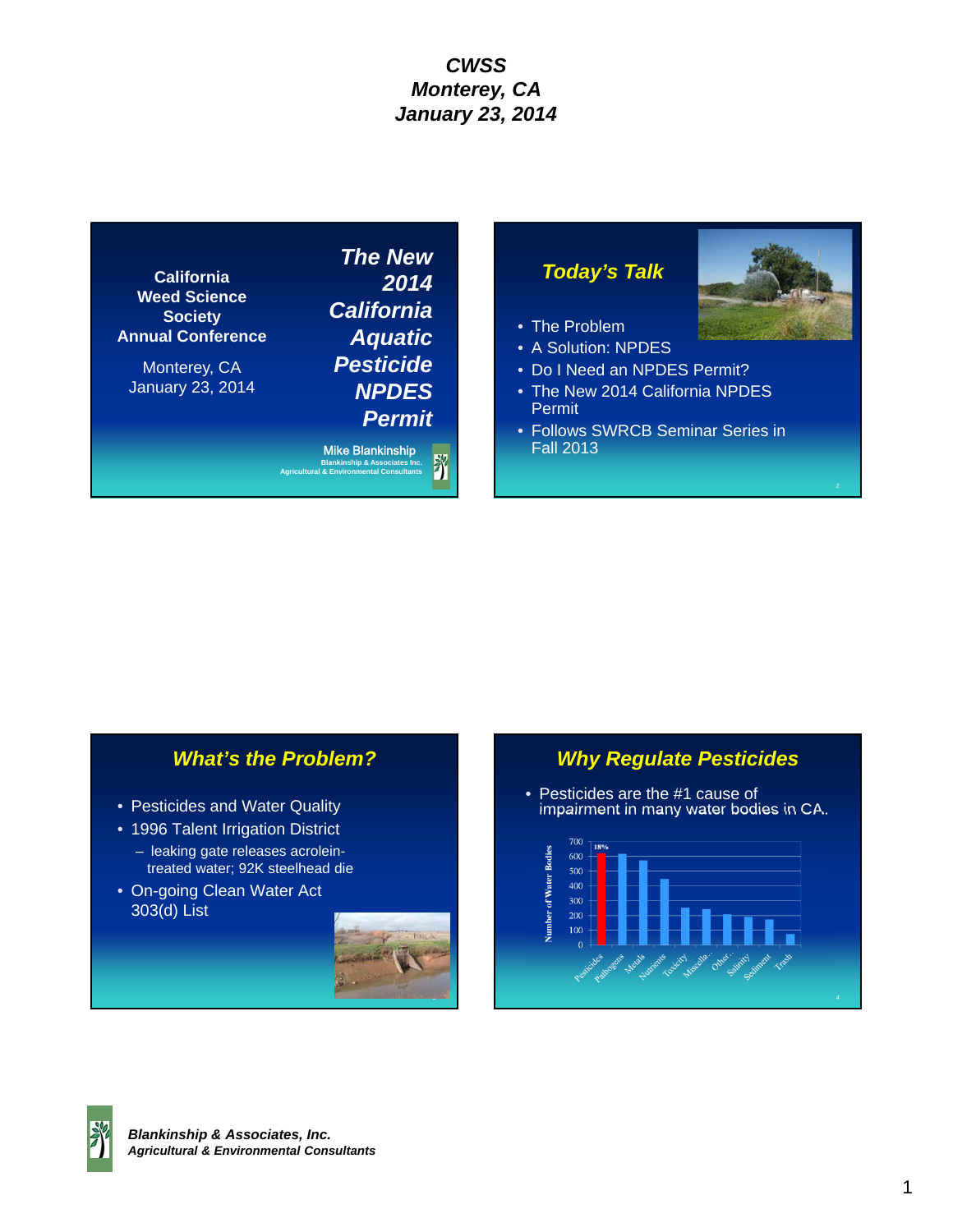- The courts require it:  $-9<sup>th</sup>$  Circuit: Talent
	- -6<sup>th</sup> Circuit: National Cotton Council
- Regulated community wants it. – Association of California Water Agencies (ACWA) concerned with citizen suits
	- Mosquito Vector Control Association of CA requested Adulticides Permit.

# *Why Regulate Pesticides Why Do I Need a Permit?*

- 6<sup>th</sup> Circuit Court says you need a permit when applying pesticides at, near, or over water.
- Pesticide applications into US waters without a permit is a violation of the Clean Water Act and the California Water Code.
- You are taking a risk if you apply pesticides at, near, or over water without a permit.

### *What's a Solution? NPDES*

- **N**ational **P**ollutant **D**ischarge **E**limination **S**ystem
- Part of the Federal Clean Water Act
- Typical Uses: stormwater, construction, industrial discharges
- Benefits:
	- Protect water quality
	- Allows discharge
	- Manages risk





*NPDES Program Framework*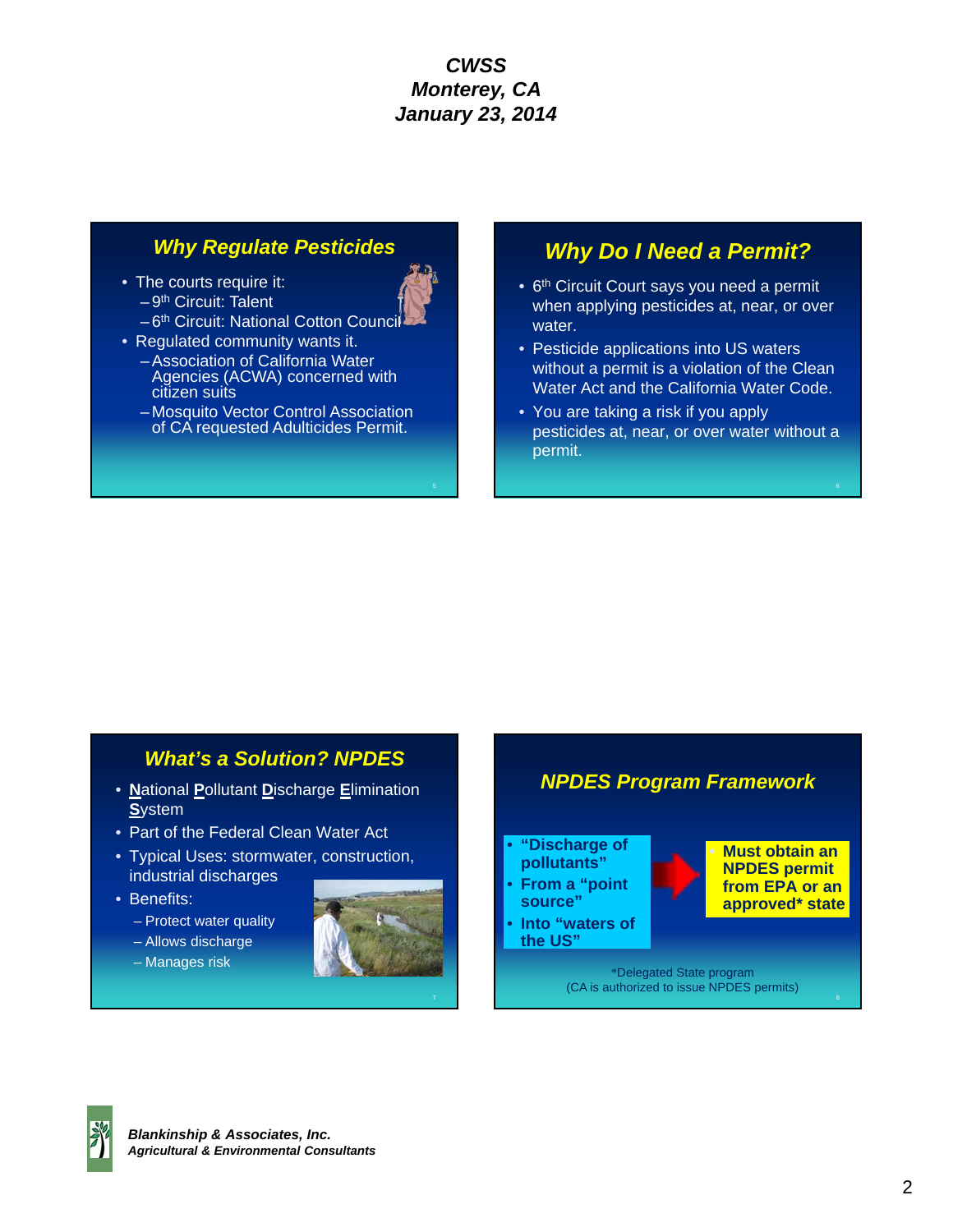### **Pollutant – Title 40 Code of Federal Regulations (CFR) 122.2**

- Broadly defined to include any type of industrial, municipal, and agricultural waste discharged into waters of the US.
- Biological pesticides and chemical pesticide residues are considered pollutants.





# *Waters of the US "WOUS"*

- All interstate waters & wetlands used yesterday, today or tomorrow for interstate commerce;
- All other waters, including intrastate waters the use, degradation or destruction of which could affect interstate or foreign commerce
- Waters which are or could be used:
	- by interstate or foreign travelers for recreational or other purposes;
	- for industrial purposes by industries in interstate commerce
	- to take fish or shellfish and sold in interstate or foreign commerce; or

### *"Waters of the US"*

- Adjacent Wetlands and Ponds
- Tributaries (think "connectivity")
- Dry or seasonally intermittent streams ultimately emptying into a WOUS

### **Excludes:**

- Artificial lakes/ponds created by excavating/diking dry land to collect/retain water used exclusively for stock watering, irrigation, settling basins, or rice growing
- Above the "ordinary high water mark"

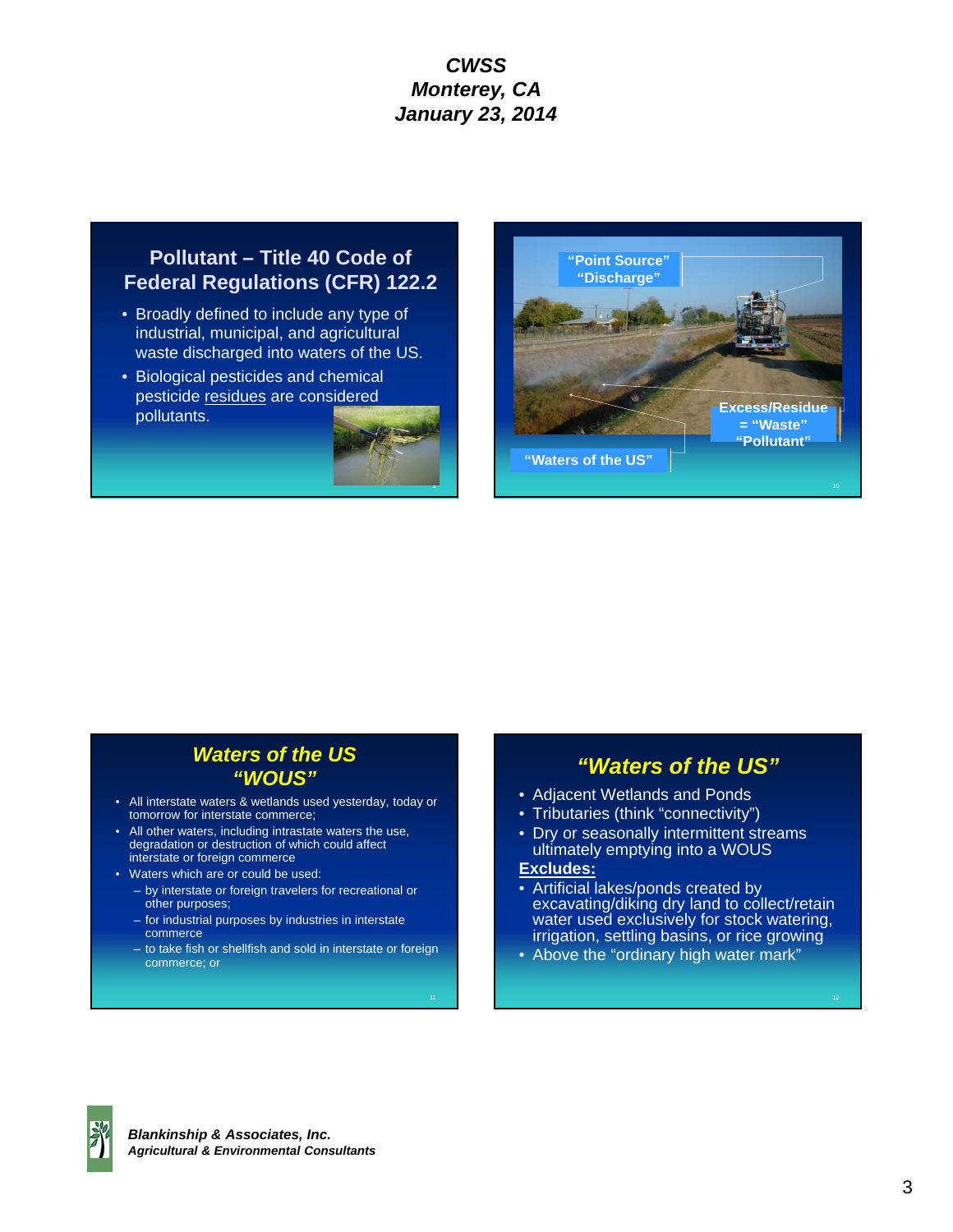# **Who Enforces this ?**

- **Unlikely:**
	- SWRCB
	- Ag Commissioner
	- CDFG
- **Possible:**
- RWQCB
- **Likely:**
	- Environmental Advocacy Groups





#### *Approved Pesticides* • Acrolein \*

- Currently only 12 registered for Use in CA
- Copper \*  $• 2,4-D$
- Diquat
- Endothall
- Fluridone
- Glyphosate
- Imazamox
- Imazapyr
- Penoxsulam
- Sodium Carbonate **Peroxyhydrate**
- Triclopyr

# *Old v. New Key Differences*

- 3 samples, not 4
- Glyphosate "1 and Out" per setting
- All Others: "6 and Out" per setting
- Group Formation
- 30 day APAP public posting
- Plan on 90 day review



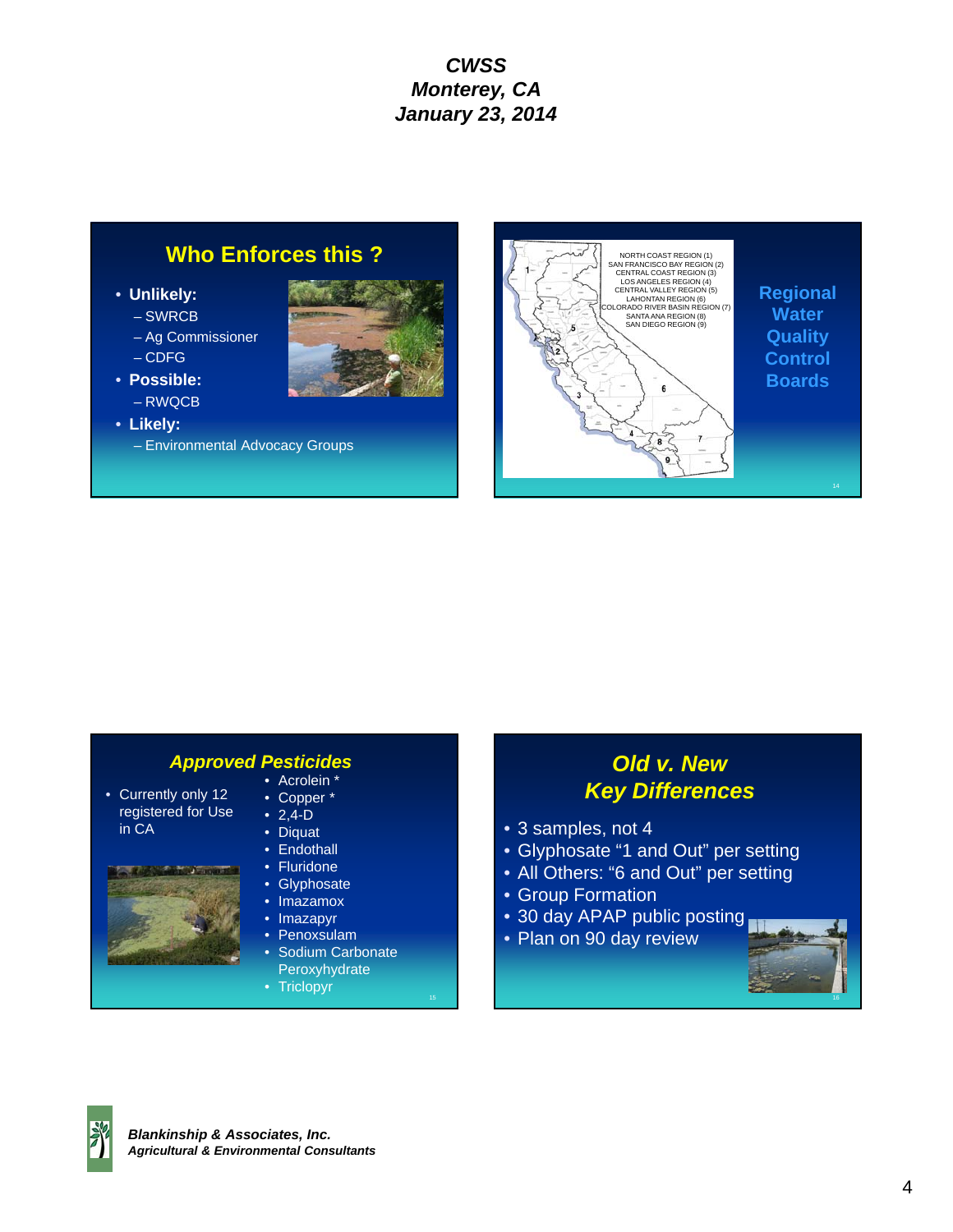



**WATERBODY** 

**WITH NO-FLOW** 

# *To Comply, You Must:*

- Be below the WQO in the Event and Post Event Samples
- Therefore:
	- Correct Timing and Location of Sample Collection is CRITICAL
	- Understanding the concentration that defines a residue is CRITICAL

# *Old v. New Key Differences (con't)*

- Email APAP as a .pdf
- Regular mail wet signature on NOI
- Describe :
	- How to Prevent Sample Contamination
	- Breakdown Products
	- BMPs and Alternative Methods
- Corrective Action for Exceedance

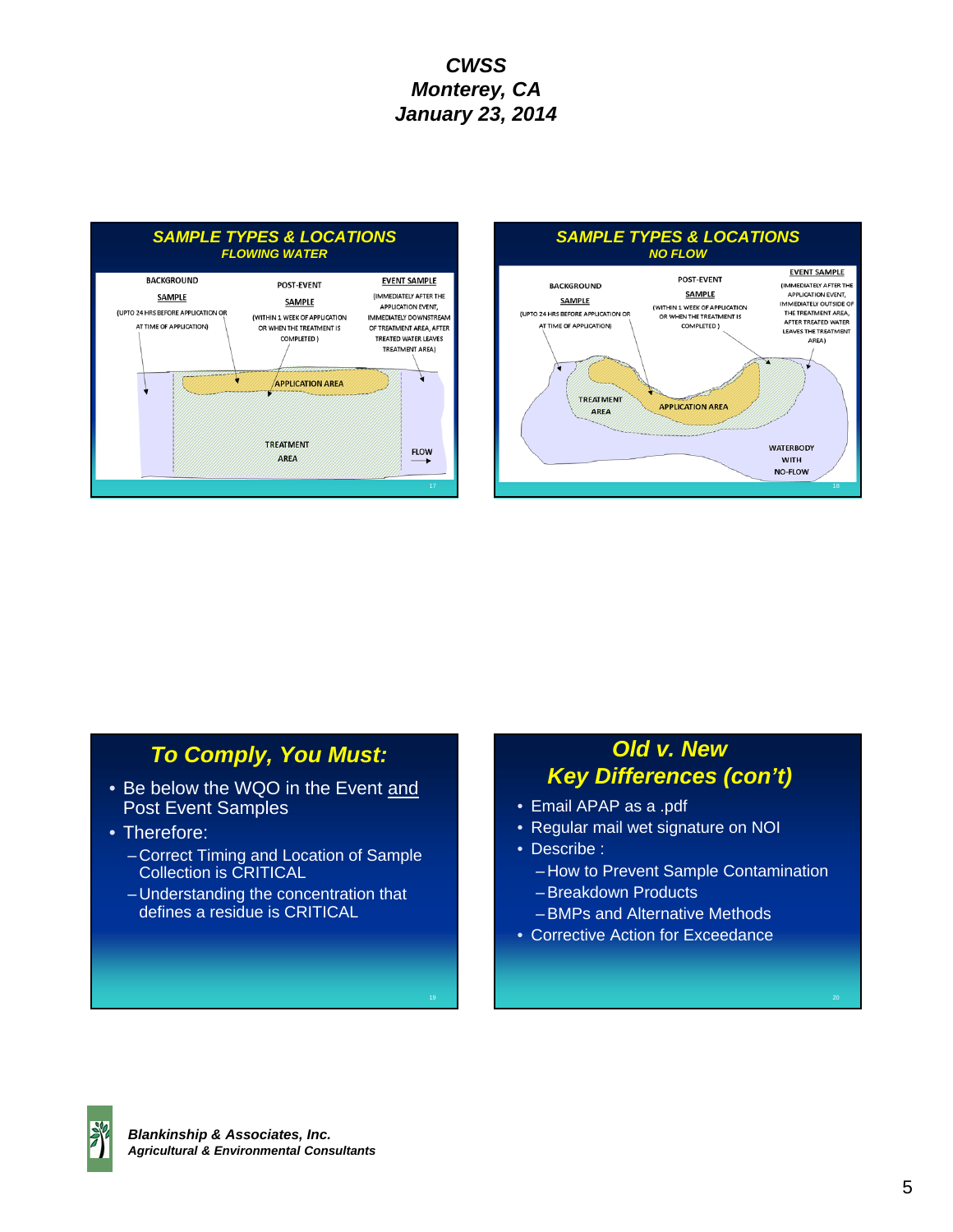# *Old v. New Key Differences (con't)*

- Prohibits:
	- Discharge to water bodies impaired by the active ingredient in the pesticide
	- Discharge to waters of outstanding national resource
	- Take of endangered species
	- Use of non-aquatic adjuvants



# *Old v. New Key Differences (con't)*

- Limit for Dissolved Oxygen
- References to Basin Plan Narratives for:
	- Floating Material
	- Settleable Substances
	- Suspend Material
	- Taste and Odors
	- Color
	- Aquatic Community Degradation



# *Old v. New Key Differences (con't)*

- Notify potentially affected public agencies each year 15 days prior to first application.
- Post the notification on the Web, if available
- Notify the National Marine Fisheries Service if an adverse incident to a threatened or endangered anadromous or marine species or their critical habitat
- Notify the U.S. Fish and Wildlife Service if an adverse incident to a threatened or endangered terrestrial or freshwater species or their critical habitat

# *Old v. New Key Differences (con't)*

- Notify the SWRCB and RWQCB:
	- Via phone within 24 hours of becoming aware of non-compliance;
	- Via written report within 5 days of becoming aware of non-compliance.



24